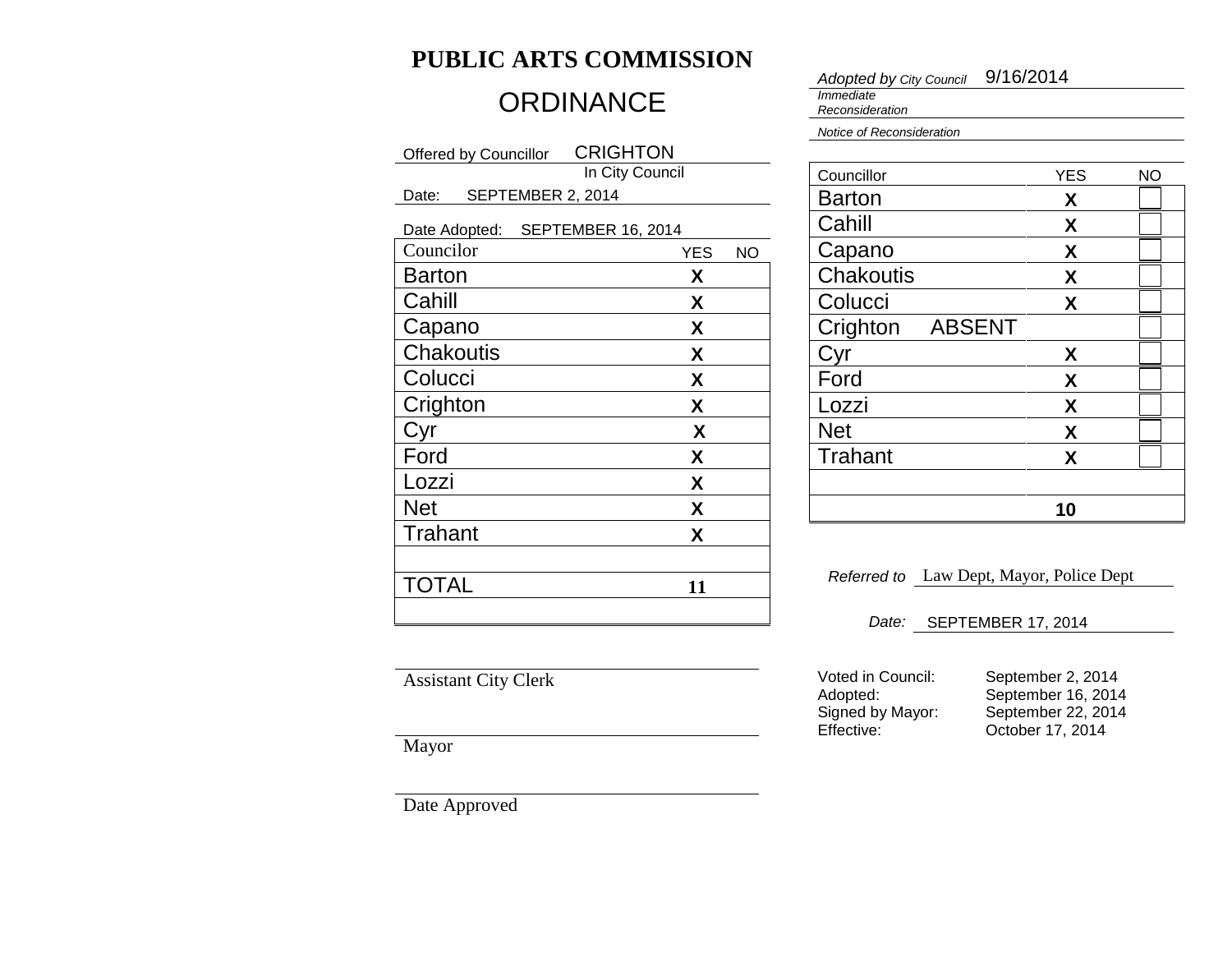

CITY OF LYNN

*In City Council* September 2, 2014 page 1 of 4

# **IN THE YEAR TWO THOUSAND FOURTEEN AN ORDINANCE CREATING A PUBLIC ARTS COMMISSION IN THE CITY OF LYNN**

# **SECTION 1:00 - ESTABLISHED**

The City of Lynn hereby establishes a board to be known as the Public Arts Commission for the purpose of articulating and implement a strategic vision for public art in Lynn, MA., implementing public art projects, release requests for proposals (RFPs), commission and coordinate public art projects in collaboration with city departments and residents' input and educating and promoting public art's value in the City of Lynn. The Public Art Commission shall be a part of the Division of Community Development.

# **SECTION 2:00 - DEFINITIONS**

For the purposes of this ordinance public art will be defined as: publicly accessible original art that enriches the city and evokes meaning. It may include permanent and temporary visual art, light and sound installations, and other work. Public art may possess functional as well as aesthetic qualities; it may be integrated into an existing site or a discrete work.

### **SECTION 3:00 – STATEMENT OF PURPOSE**

The Lynn City Council hereby affirms that public art has value to the city in the following ways:

(a) Stimulate Excellence in Urban Design and Public Arts:

(i) Enhance the aesthetic environment of public places within the City through engaging, unique and high quality public artworks.

(ii) Engage qualified and experienced artists residing within and outside of Lynn, MA.

(b) Enhance Community Identity and Place:

(i) Build awareness of community history, identity, cultures and geography.

(ii) Develop artworks that are integrated into City building projects and are compatible with their settings.

(iii) Encourage and support place-making efforts (including increased walkability efforts, etc.)

(iv) Help solve urban planning and community challenges (including public work projects, etc.)

(c) Contribute to Community Vitality:

(i) Position Lynn as a nationally and internationally recognized arts city and tourist destination.

(ii) Build the capacity of and cooperation between the private and public sectors, artists, arts and community members.

(iii) Develop and maintain safe artworks.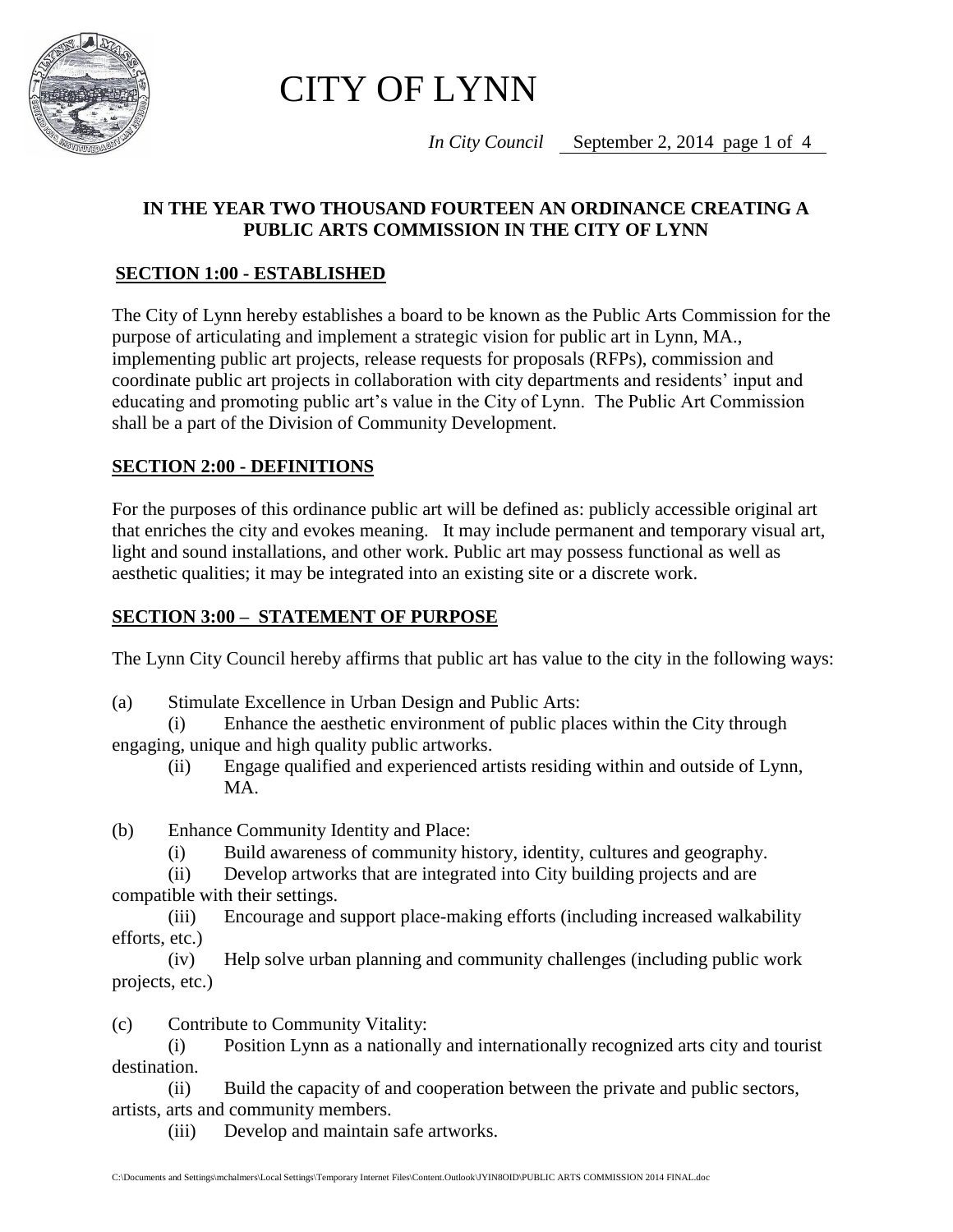(d) Involve a Broad Range of People and Communities:

(i) Enhance opportunities for all citizens of all ages, neighborhoods and organizations to participate in the planning, creation, and enjoyment of artworks.

(ii) Celebrate the City's cultural communities.

(iii) Provide opportunities for the community to come together inter-generationally and cross-culturally.

(e) Value Artists and Artistic Processes:

(i) Provide a range of creative opportunities for artists with a range of experiences and skill sets.

- (ii) Ensure the ongoing integrity of artworks and respect the creative rights of artists.
- (iii) Involve artists directly in the concept, design and creation of artworks.
- (iv) Ensure budgets adequately support artists and the creative process.

(f) Use Resources Wisely:

(i) Develop and sustain projects in a cost-effective manner.

(ii) Use City funds to leverage private investment in public art and use public art to leverage private investments in other city ventures.

#### **SECTION 4:00 - MEMBER**

(a) The Public Art Commission shall be composed of 11 members, five (5) of whom shall be appointed by the Mayor and five (5) of whom shall be appointed by the Lynn City Council, and the Director of the Downtown Lynn Cultural District. The Mayoral appointments shall consist of one artist (earning at least fifty (50%) of his/her income from sale or production of art), one representative of a Lynn based nonprofit organization, one City of Lynn business owner, one member of the Lynn Cultural Council and one representative of DPW/ISD. The City Council appointments shall consist of one artist (earning at least fifty (50%) of his/her income from sale or production of art), ), one representative of a Lynn based nonprofit organization, one community member, one representative of the City of Lynn Park Commission and one representative of the Lynn Public School Fine Arts Department.

(b) Individuals are encouraged to apply through existing City of Lynn Commission appointment processes.

(c) All members of the Public Art Commission shall serve without compensation. The Commissioners shall initially serve for the following terms: two (2) members (one Mayoral and one Council appointments) shall serve for a one (1) year term; four (4) members (two Mayoral and two Council appointments) shall serve for a two (2) year term; and four (4) members (two Mayoral and two Council appointments) shall serve for a three (3) year term; the Director of the Downtown Lynn Cultural District shall serve the length of their employment.

(d) Any incumbent member of the Public Art Commission shall be eligible for reappointment after one calendar year after the end of his/her term of office. A member appointed to fill a vacancy shall serve the remainder of the unexpired term. Any member of the Public Art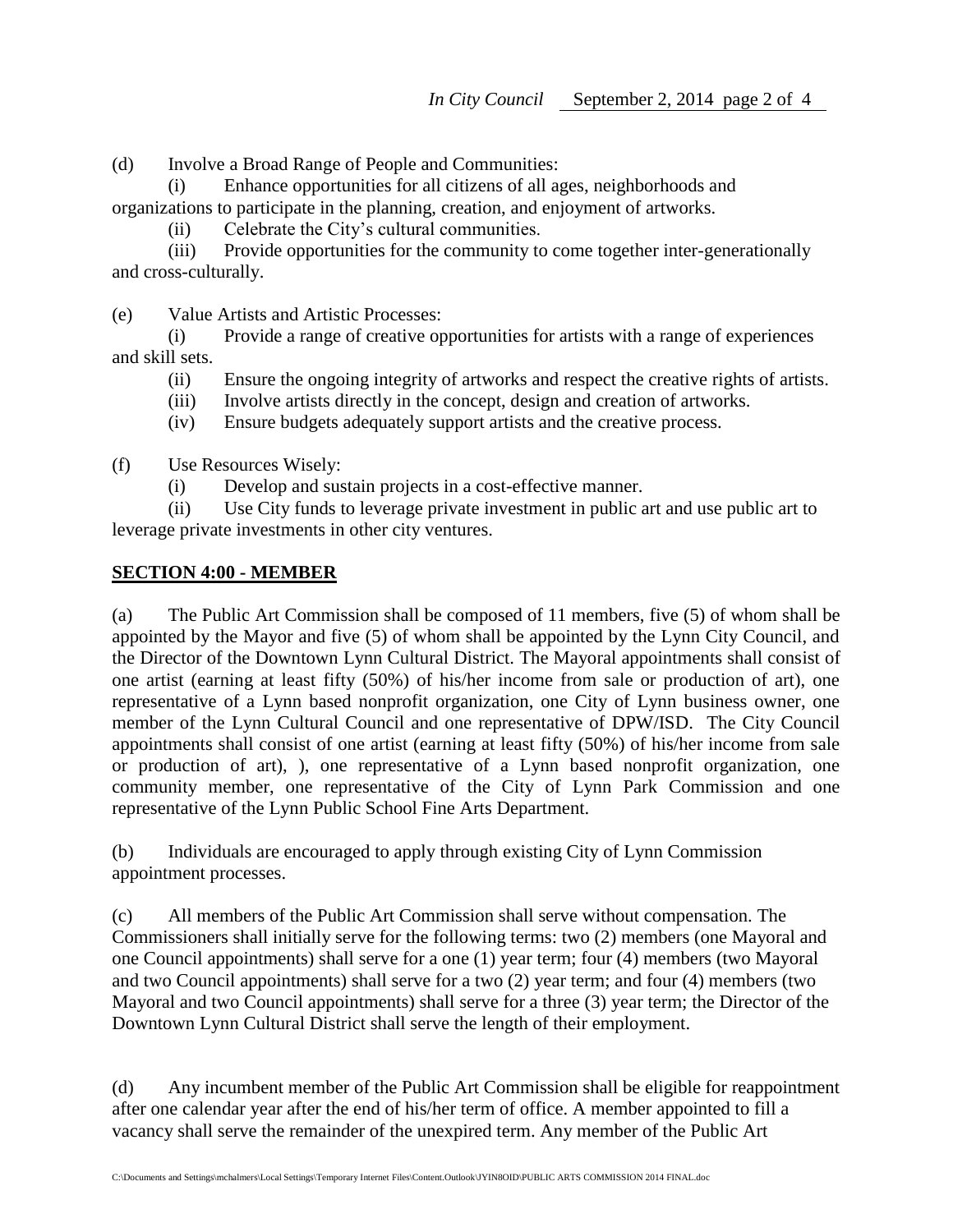Commission may be removed from office for neglect of duty or malfeasance. Removal shall be effected by a majority vote of the Council.

(e) The Public Art Commission shall select one of its members as chairman, another as vicechairman and another as secretary. The chairman, vice-chairman and secretary shall receive no salary for their services.

(f) Specific neighborhoods and areas within Lynn will require additional planning and support for public art projects. To that end, the Public Art Commission will deputize a neighborhood / area- specific Ad Hoc public planning committees based on the desires and needs of the community. These Ad Hoc Committees will exist only for the length of the project's conception and execution.

# **SECTION 5:00 - FUNCTIONS**

The duties of the Public Art Commission shall be to:

(a) Make regular assessments of the conditions and needs of the City concerning public arts;

(b) Advise the Mayor and Lynn City Council concerning works of art to be placed on municipal property;

(c) Make recommendations to the Mayor and Lynn City Council concerning grants from Federal and State agencies, private groups and individuals, and oversee public arts and cultural projects and programs;

(d) Increase public awareness of the value of our arts and cultural resources by developing and participating in public information programs;

(e) Keep minutes and records of all meetings and proceedings, including voting records, attendance records, resolutions, findings of fact and decisions;

(f) Advise Mayor and Lynn City Council concerning the promotion of coordination among units of government in their projects and programs which involve public art;

(g) Coordinate with city departments related to the preparation, installation and maintenance of public art in Lynn;

(h) Solicit businesses to sponsor public art projects;

(i) Have ultimate authority related to selecting and approving public art projects, and taking under advisement feedback from city agencies and departments, and the community.

(j) Pursue grants and public funds to support the commission's efforts and projects.

(k) Design and conduct a public community feedback process related to site selection.